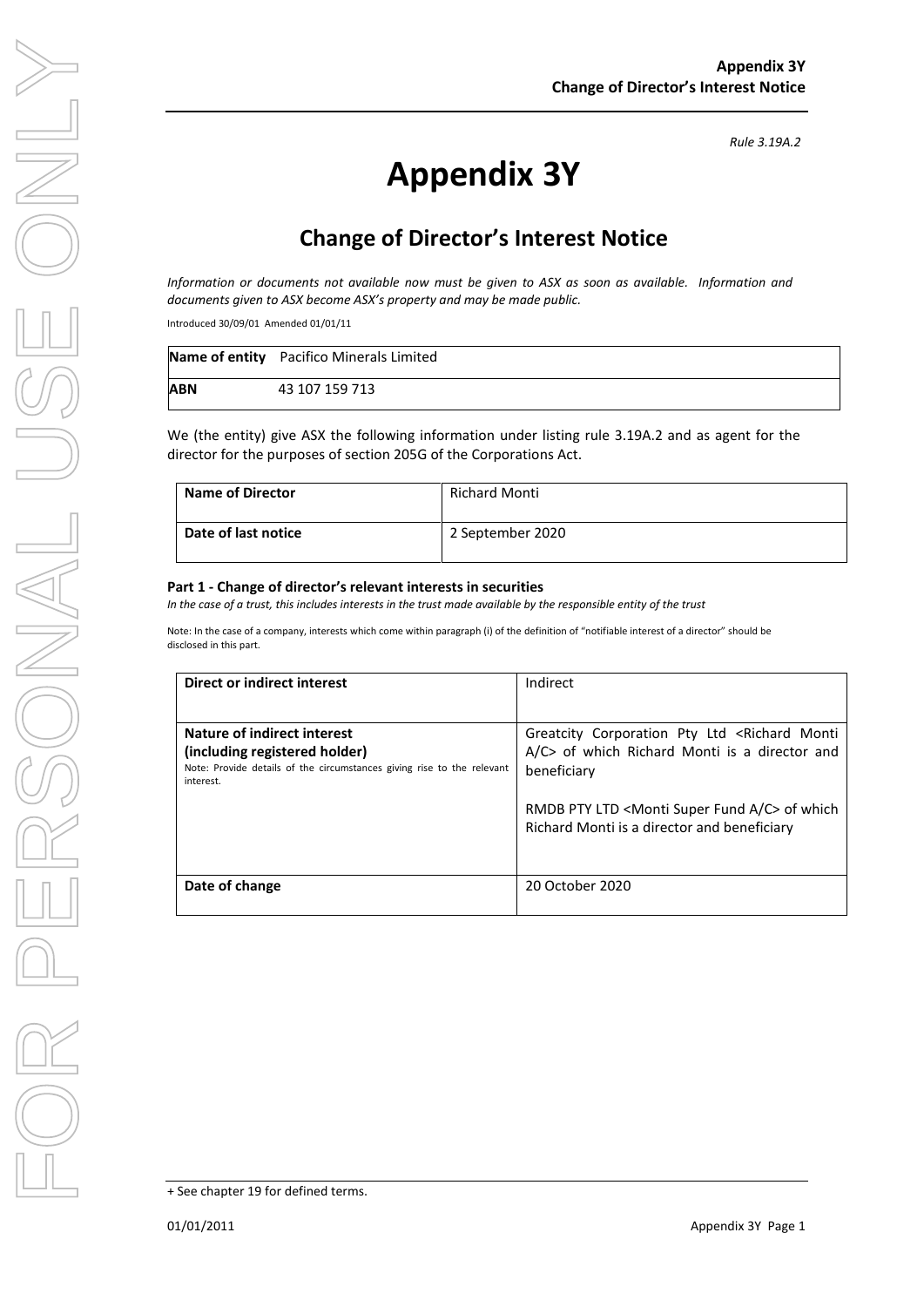#### **Appendix 3Y Change of Director's Interest Notice**

| No. of securities held prior to change                                                                    | Greatcity Corporation Pty Ltd <richard monti<br="">A/C<br/>27,273,904 Fully paid ordinary shares<br/><math display="inline">\bullet</math><br/>4,000,000 Unlisted Options exercisable<br/><math>\bullet</math><br/>at 1.5 cents and expiring 21 November<br/>2020<br/>1,500,000 Listed Options exercisable at<br/>1.5 cents and expiring 21 November 2020<br/>2,500,000 Unlisted Class "B"<br/>Performance Rights expiring 30 June 2022<br/>2,500,000 Unlisted Class "C"<br/>Performance Rights expiring 30 June 2022<br/><b>RMDB Pty Ltd <monti fund="" super=""></monti></b><br/>2,944,862 Fully paid ordinary shares</richard> |  |
|-----------------------------------------------------------------------------------------------------------|-----------------------------------------------------------------------------------------------------------------------------------------------------------------------------------------------------------------------------------------------------------------------------------------------------------------------------------------------------------------------------------------------------------------------------------------------------------------------------------------------------------------------------------------------------------------------------------------------------------------------------------|--|
|                                                                                                           | 441,729 Listed Options exercisable at 1.5<br>cents and expiring 21 November 2020                                                                                                                                                                                                                                                                                                                                                                                                                                                                                                                                                  |  |
| <b>Class</b>                                                                                              | Fully Paid Ordinary shares                                                                                                                                                                                                                                                                                                                                                                                                                                                                                                                                                                                                        |  |
| <b>Number acquired</b>                                                                                    | 2,905,752                                                                                                                                                                                                                                                                                                                                                                                                                                                                                                                                                                                                                         |  |
| <b>Number disposed</b>                                                                                    | N/A                                                                                                                                                                                                                                                                                                                                                                                                                                                                                                                                                                                                                               |  |
| <b>Value/Consideration</b><br>Note: If consideration is non-cash, provide details and estimated valuation | \$0.015 per share on conversion of 1,941,729 the<br>PMYO listed options<br>\$0.015 per share on conversion of 4,000,000<br>PMYOPT3* Unlisted Options.<br>*note under the terms of the "Employee Incentive<br>Option Plan" participants may elect to make use of a<br>"Cashless Exercise facility" should they choose, the<br>election to use a Cashless facility was adopted in this<br>instance and will result in the issue of a smaller number<br>of Ordinary shares.                                                                                                                                                          |  |

+ See chapter 19 for defined terms.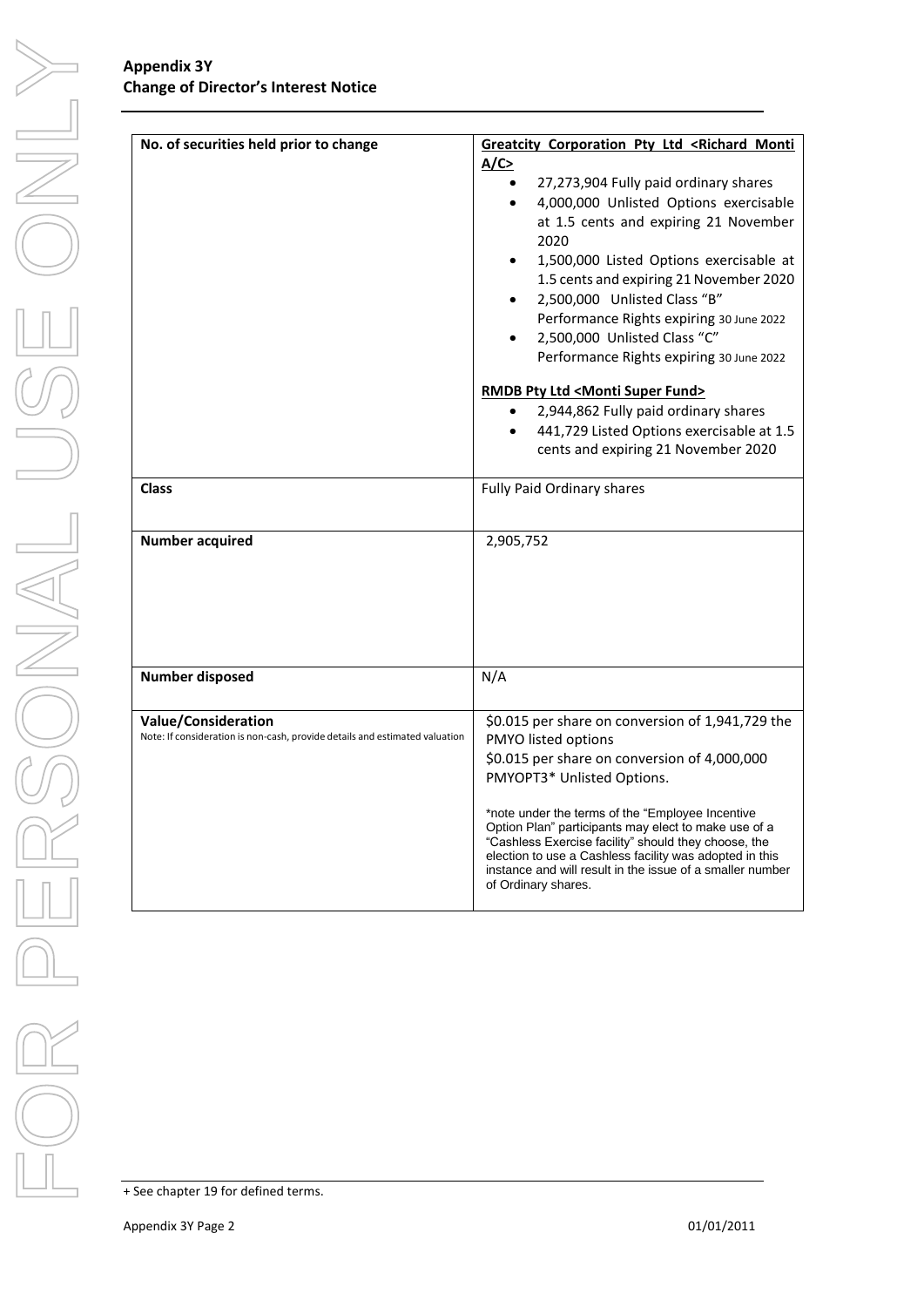| No. of securities held after change                                                                                                                 | <b>Greatcity Corporation Pty Ltd <richard b="" monti<=""><br/>A/C<br/>29,737,927 Fully paid ordinary shares<br/><math display="inline">\bullet</math><br/>2,500,000 Unlisted Class "B"</richard></b> |
|-----------------------------------------------------------------------------------------------------------------------------------------------------|------------------------------------------------------------------------------------------------------------------------------------------------------------------------------------------------------|
|                                                                                                                                                     | Performance Rights expiring 30 June 2022<br>2,500,000 Unlisted Class "C"<br>Performance Rights expiring 30 June 2022                                                                                 |
|                                                                                                                                                     | RMDB Pty Ltd <monti fund="" super=""><br/>3,386,591 Fully paid ordinary shares</monti>                                                                                                               |
| Nature of change                                                                                                                                    | Issue of Ordinary Shares on exercise of listed                                                                                                                                                       |
| Example: on-market trade, off-market trade, exercise of options, issue of<br>securities under dividend reinvestment plan, participation in buy-back | PMYO options and the Exercise of Unlisted<br>PMYOPT3 options.                                                                                                                                        |

### **Part 2 – Change of director's interests in contracts**

Note: In the case of a company, interests which come within paragraph (ii) of the definition of "notifiable interest of a director" should be disclosed in this part.

| <b>Detail of contract</b>                                                                                                                                                   | N/A |
|-----------------------------------------------------------------------------------------------------------------------------------------------------------------------------|-----|
| <b>Nature of interest</b>                                                                                                                                                   | N/A |
| Name of registered holder<br>(if issued securities)                                                                                                                         | N/A |
| Date of change                                                                                                                                                              | N/A |
| No. and class of securities to which<br>interest related prior to change<br>Note: Details are only required for a contract in relation<br>to which the interest has changed | N/A |
| <b>Interest acquired</b>                                                                                                                                                    | N/A |
| <b>Interest disposed</b>                                                                                                                                                    | N/A |

<sup>+</sup> See chapter 19 for defined terms.